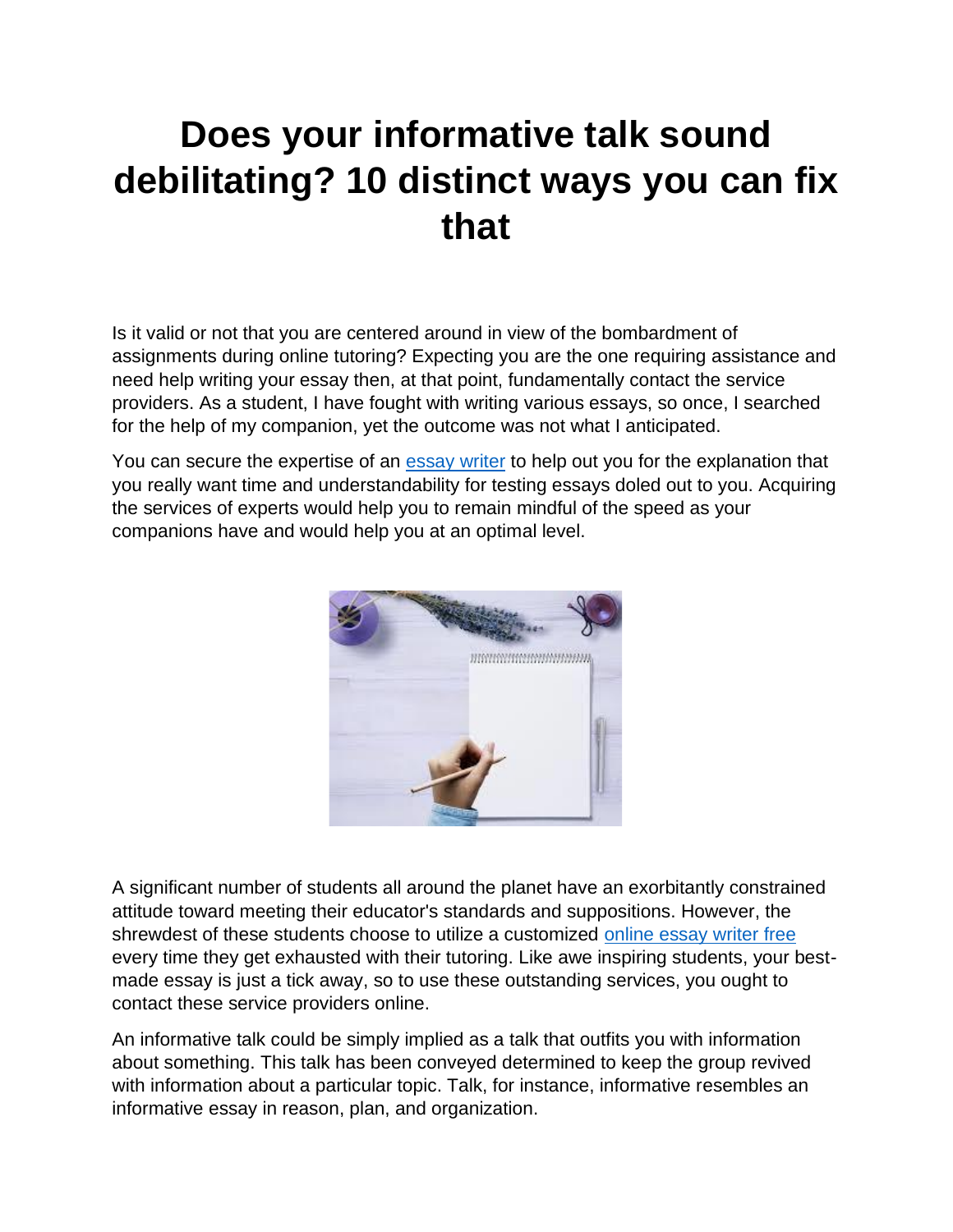Accepting you have been feeling that locations are debilitating, especially informative ones, you ought to change your considerations about it and be sure while conveying the talk. Some various methods and tips can convey a penetrating talk into a charming and drawing in one. Some are discussed underneath.

The chief way is to start your talk with an issue since I feel that all of the informative records ought to commence with some explanation which persuades others to focus on you.

• You should not be pulling your talk with showing how uncommon you are and how you have been doing in your life because no one is charmed to know that. In light of everything, start with an issue, guarantee something extraordinary, go for a story, or fabricate research base arguments to stun the group or you can take help from college [essay writer free](https://youressaywriter.net/) available for help in such manner.

• Crowd members will as a general rule remember extraordinary stories thusly mindfully depict stories. At the point when a speaker recaps a story innovatively, synchronization of cerebrums and thoughts of the group with that of the speaker occurs. The event or story being retold which affected the presence of a narrator would leave an impact on the group.

• To block the chance of getting boredom benefit during your talk, you ought to notice the rule of control where you will dismiss all of the pointless and irrelevant nuances out of your talk and would be simply including relevant real factors and information about the topic whereupon you want to pass on talk.

• At the point when you have the rundown of real factors ready with you, it's important to add breathers in your talk to offer the group scarcely adequate chance to handle the information.

• You ought to plan your talk so breathers ought to be coordinated close by an explanation of real factors. You ought to guarantee even scattering of the certifiable information all through your talk in a progressive manner starting from the most fitting one at the fundamental level and then, continue to add the truth of somewhat lesser relevance.

• To give your talk interfacing with, you ought to lay out an illusionary environment by representing a request during the conversation so your group will concentrate nearer. This procedure would make the crowd associate with the setting in a prevalent manner.

• You shouldn't follow the customary way to deal with conveying talk rather consider out the case which would convey your talk certainly genuinely enthralling.